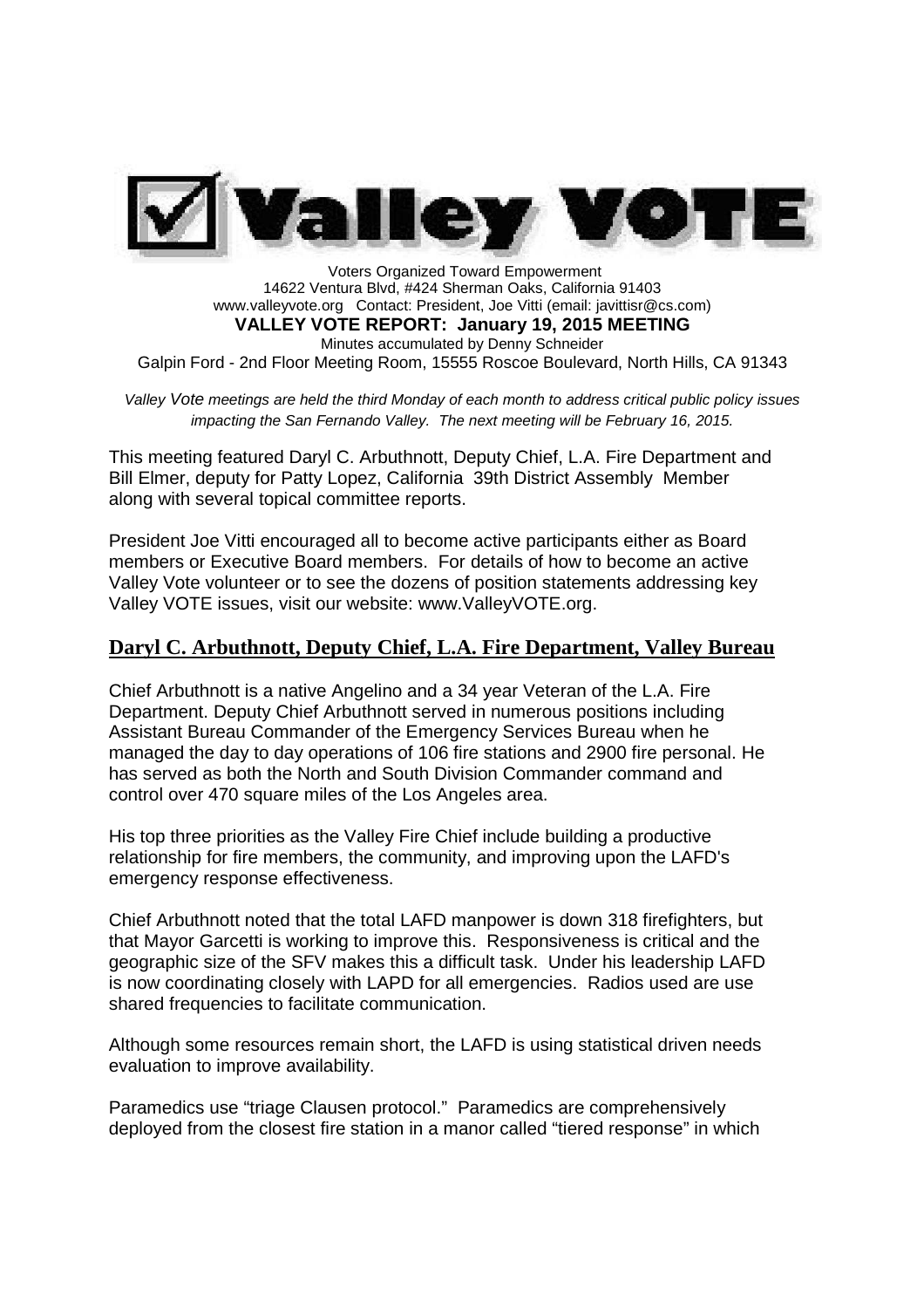critical 911 emergency calls, such as a heart attack, are routed directly to the closest fire station instead of the previous method of sending the calls to an assessment team to decide where to route them.

Chief Arbuthnott called for more community involvement in preparations for disasters. The local fire stations are capable with hazmat and air testing equipment. He agrees that CERT training is important and that supplies should be stored in local buildings. He will work to get Building and Safety to establish less restrictive rules for the storage of supplies in churches and other public facilities.

Adding additional stations to the existing 106 fire stations is not practical at this time due to funding limitations. Stations that are closed likely had projected high costs of refurbishment and renovation. These stations are being replaced in their entirety. Closed stations do not remain in LAFD inventory. Instead they are given back to General Services Department for repurposing and/or sale.

When asked about how responsiveness can be improved, Chief Arbuthnott noted that specialized fire truck teams are deployed. One truck has specialty ladders and paramedic capacity while another has water supplies. Depending on the emergencies a team can be broken up to add extra resources as needed.

# **Bill Elmer, deputy for Patty Lopez, California 39th AD Member**

**Recently elected ASM Patty Lopez was scheduled to speak to Valley VOTE, but due to an emergency ASM Lopez was unable to attend. Her deputy, Bill Elmer, an engineer with 40 years' experience spoke instead. She desires to attend in the future and we look forward to her joining us.**

ASM Lopez believes that she can make a difference and that education is the key for families to improve the quality of life.

She has been a homeowner and a resident since 1989 and has been very active in a number of organizations:

\*North Valley Occupational Center- Aviation Center work

\*Parent volunteer- Served on the Site Council at San Fernando H.S. and Middle School and Morningside Elementary School.

\*Mexican Legal Defend fund - Member Parent School Partnership since 2007 to present. Advocate High Education equality laws.

\*Parent Organization Network - 2008 to present - "Padres Activos SFV" Helps parents learn their responsibilities and their immigration and civil rights.

She would like to promote connections with schools to promote higher education for youth, improve opportunities for Adult education, and create pathways for students to graduate high school with appropriate skills to pursue a career.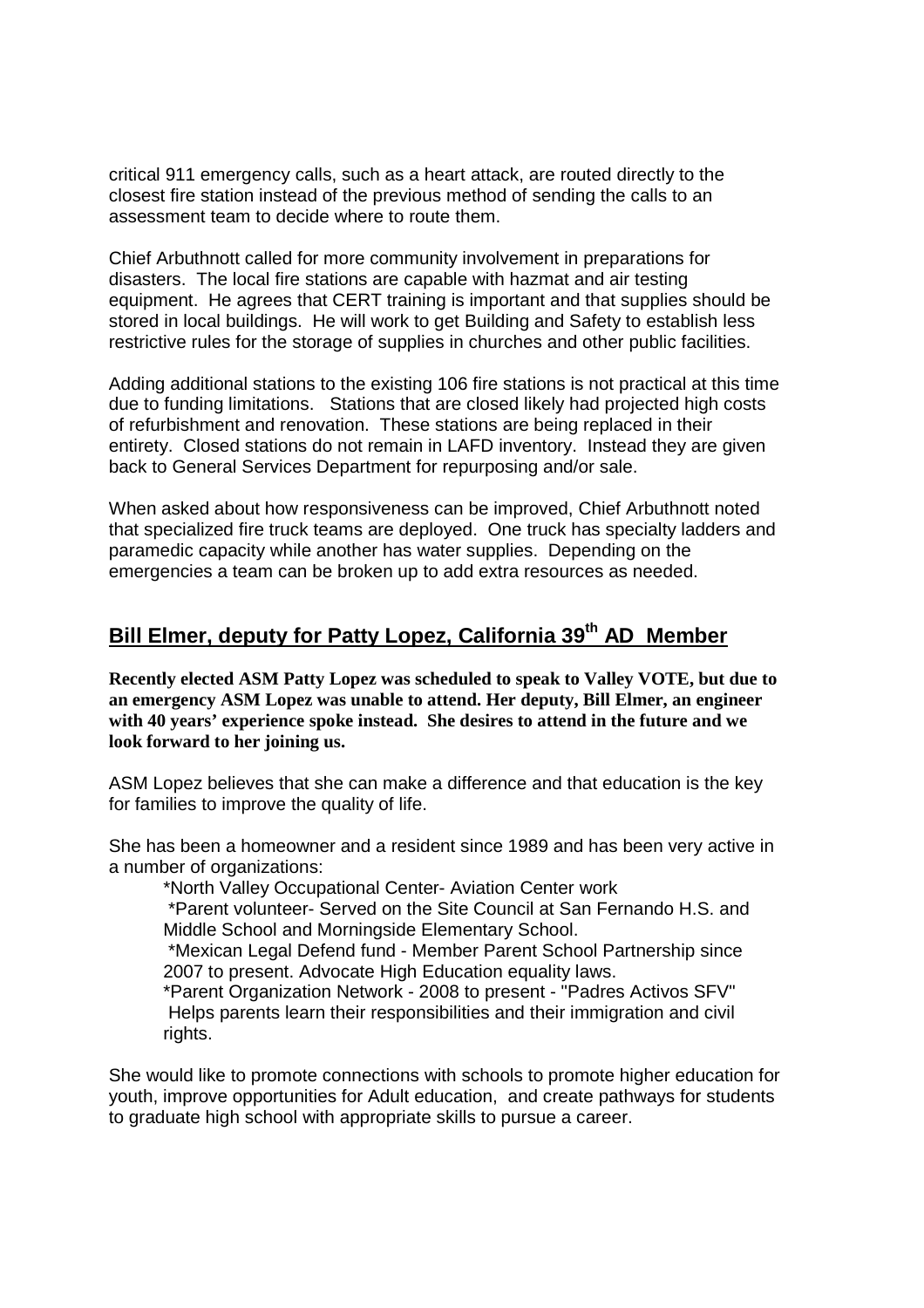Although she has been in the legislature for only two weeks both her local Laurel Canyon and Sacramento offices are open for constituent service business.

He fielded questions about numerous topics. Some questions remained open and will be followed up with answers from Deputy Elmer. Key topics addressed included, but were not limited to the following summaries:

- No position yet on high speed rail from Burbank to PMD.
- Noted the challenges of SB1818 CA law that was supposed to encourage affordable housing vs controversial LA City implementation efforts.
- ASM Lopez supports the sunset of bills so that effectiveness can be assessed before reasserting them.
- She supports protection of Prop 13.
- She also believes that schools should have separate Manual Arts programs and also in HS as well.
- She is aware of the DMV issue that there are 3 super centers in the Valley for illegal registration that are creating significant congestion in surrounding residential communities.
- Deputy Elmer agreed to look into the Branford street on ramp to freeway closure and cleanup of the freeway in Arleta. He noted that a couple cases have been opened with CalTrans.
- Interested in helping to establish a young people's group to coordinate with Valley VOTE.
- AB590 sunsets this year. Addiction records being sealed and can cause additional crime concerns.
- Will look into how to match student abilities with jobs for education. Homeless situation LANC wants Brentwood action.

During the Q & A V V Board Member Ernie Hilger noted that case workers are assigned to all totally disabled vets. E-mail him at ErnieHilger@hotmail.com if you know anyone who needs help.

## *Valley VOTE Committee Reports:*

#### **Joe Vitti – re: membership**

Our purpose is to fight for fair representation for the SFV and to ensure the City acts in the best interest of its citizens. Membership applications were distributed and can be found on the website.

#### **Vic Viereck - Split Roll Ruse**

The State of California is still, continuously under the threat of an increase in property tax on commercial property in California. In a city and state known for antibusiness climate, approving increased property tax (through split-roll) on commercial property is a job killer.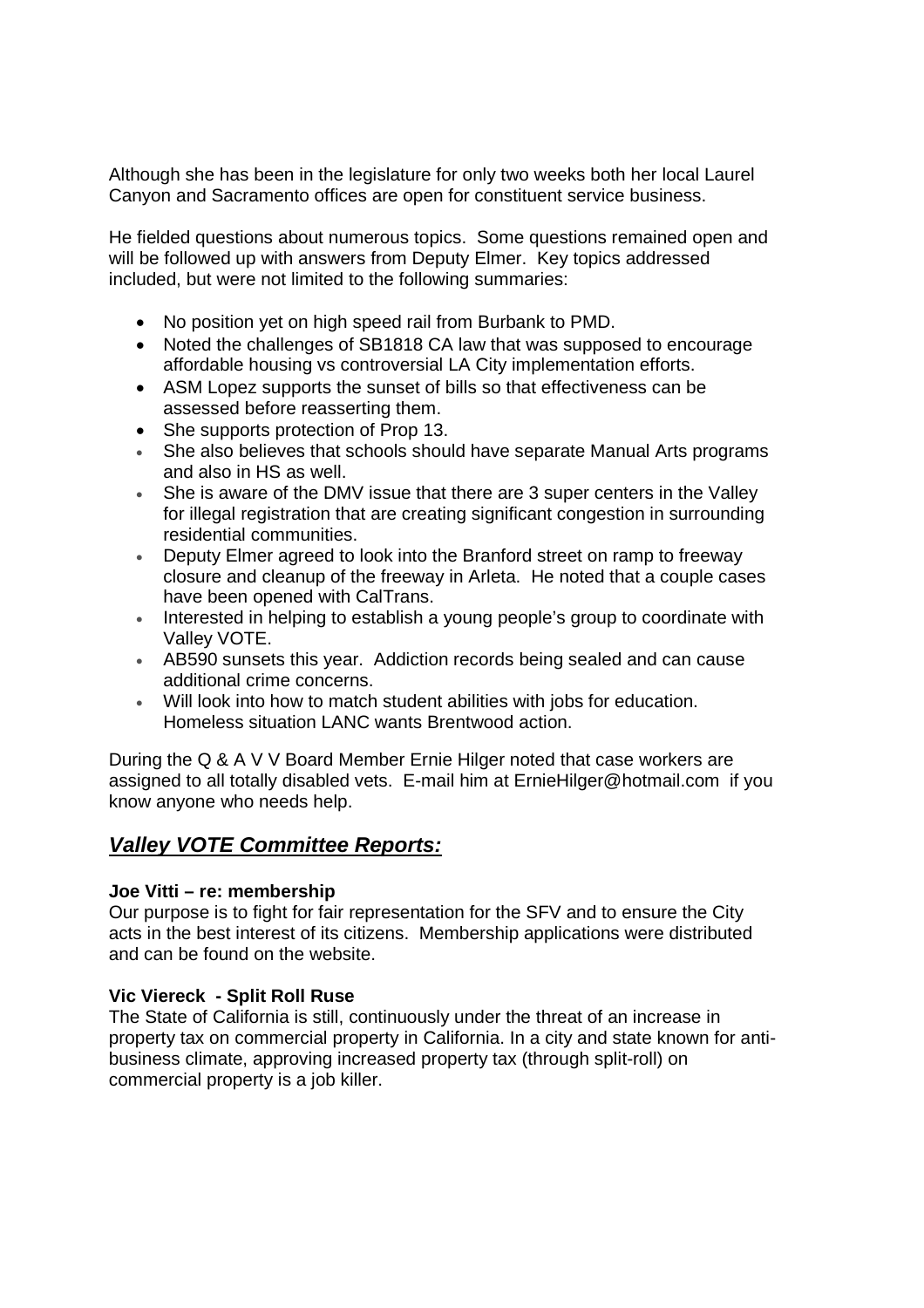Although the property owner writes the check to pay the property tax, the commercial property tenant has to pass the tax on to its customers-you and me. With one exception, we the customers pay the property tax. The exception is in cutting other costs, such as jobs. There are multiple reasons not to increase the cost of doing business. Preventing property tax increases keeps California businesses more competitive with out of state and foreign businesses. It also helps make merchandise and services more affordable for consumers. If tax increases, like other costs, cannot be covered through sales revenue, other costs need to be cut. That means eliminating jobs. Eliminating jobs, along with reducing (if possible) other expenses hurts the whole economy. While some businesses would have to close, others will not open. That hurts employment.

Increased property tax also reduces net taxable income for state (& federal) income tax purposes, and therefore reduces income tax revenue. It also REDUCES PROPERTY VALUES, which also offsets tax revenue increases. It's not just big corporations, but EVERYBODY who would suffer the impact of the proposed splitroll. Please protect jobs and our economy by rejecting the split-roll.

For additional info: Victor N. Viereck, CPA 12702 Tiara Street, Valley Village, CA 91607 (818) 985-9174 vicviereck@sbcglobal.net

#### **Bart Reed – Transportation issues**

Bart spoke about several key bus and train issues. He told us that a MeasureR2 Townhall will be held on 2/26 6-9pm to assess what valley should request.

The head of Metro link left in January and his counterpart at Metro, Art Laheay, is also leaving this spring.

Bart identified an effort to make Van Owen St one way under freeway! However he points out that if one misses their stop it would require a 1 mile further away goaround.

CicLAvia bike awareness is March 22. Anecdotally an estimated 20% increase in business is seen on Sundays when the event is held.

#### **Ralph Kroy - Sunshine Canyon**

The growth and operation of Sunshine Canyon has been of concern for many in the north Valley because of the direct impacts of smells, noise, and pollution. The site generates 15000 cubic feet per minute of methane and cancer inducing volatile organic compounds (VOCs) with dangerous amounts of emissions released into the air. From 11/2008 to 2014 over 6000 odor complaints were filed and 99 notices of violation of rule 42 issued by AQMD. It is one of the largest landfills in the country located next to, and downstream from the LAMWD water treatment plant and LA water reservoir. This impacts all of the region as to where to put our garbage and new solutions must be found. This is another example of one area being severely impacted with only limited responsiveness from the government that is supposed to protect its citizens. Ralph provided facts, figures, and dates of agreements ignored as growth has been approved. In 2008, for instance 90 million tons of capacity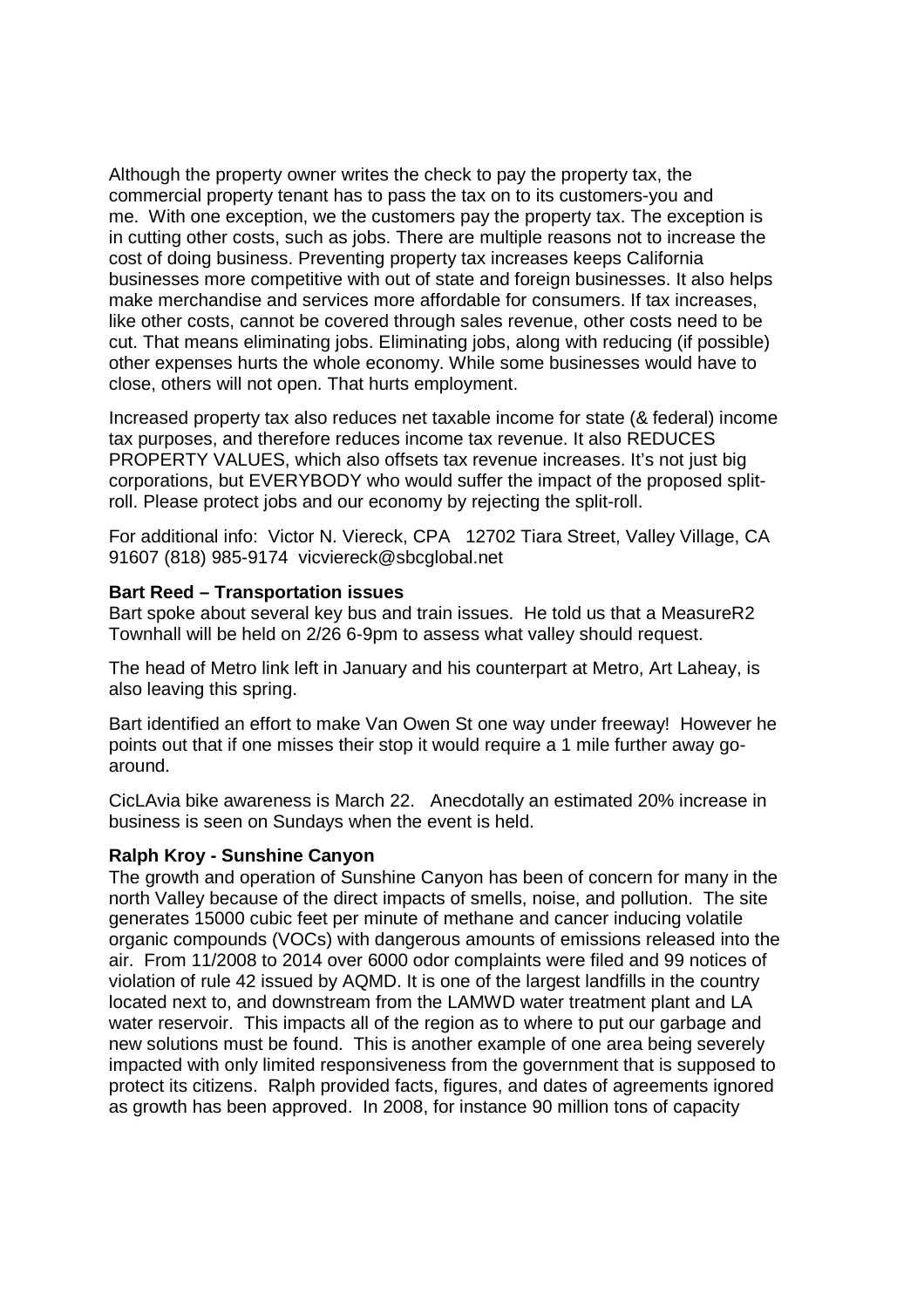expansion was approved that severely damaged the surrounding environment and allowed for destruction of thousands of otherwise protected oak trees.

#### **Don Schultz- Group Homes**

Numerous complaints caused Council to direct planning to propose ordinance in 2006. 2008 made draft. Council took up in 2010, but took no action due to advocates. Typical has 6 residents by right. 7 or more not addressed by CA. About 20 people in one home @ \$800/month revenue provides a big income! We are still waiting for City action. Enforcement is light since there is only one City Attorney devoted to nuisance actions. The state has passed laws limiting our actions. We will need to help; this issue is not going away because the state failed to set standards. Many of these poorly run homes are crime magnets.

#### **Denny Schneider-Airport Report**

There's one way to describe LAX – UNDER CONSTRUCTION. Several of the old terminals are getting a face lift, the expansion joints of the Central Terminal Area (CTA) upper roadway are being replaced, and construction on Tom Bradley International Terminal and support buildings continue. Then, outside of LAX the Crenshaw-LAX line is being built—target 2019… There's additional work on a northern portion of the Midfield Terminal Gates being added and much more.

The result: congestion. Every day is like Thanksgiving holiday season with bumper to bumper delays. LAX passenger use is at an all-time high of 71Million Annual Passengers while the FAA/LAWA is targeting for an additional 75% increase beyond that! Don't expect relief soon—either at the airport or on the 405 freeway.

Las Vegas betting odds are against any relief soon! LAWA tells us that a significant ground traffic solution is an integrated multi-modal transportation facility (ITF) near the current Lot C along with a new Consolidated Rental Car Facility (ConRAC).

At the end of this month LAWA plans to release a Notice of Preparation for these two facilities plus a new automated people mover (APM) that will connect from Manchester Square near the 405 freeway into the CTA. There is good and bad with the planned APM which I will be reporting on in my next report.

Adding to the construction mix are the FAA required upgrades of the runway safety zones at the end of all four runways. This is all in addition to the currently delayed, but still planned, runway expansion program.

Presentation slides from a large town hall are posted at www.RegionalSolution.org Denny Schneider, President Alliance for A Regional Solution to Airport Congestion (ARSAC) www.RegionalSolution.org Denny@WeLiveFree.com

## **Sound Off!**

Valley Vote's has added a public comment period to its monthly meeting. Coming toward the end of the meeting, Sound Off! will give members and guests an opportunity to briefly voice their opinions and concerns in brief two-minute presentations. Members attending our meeting will have the opportunity to discuss their concerns.